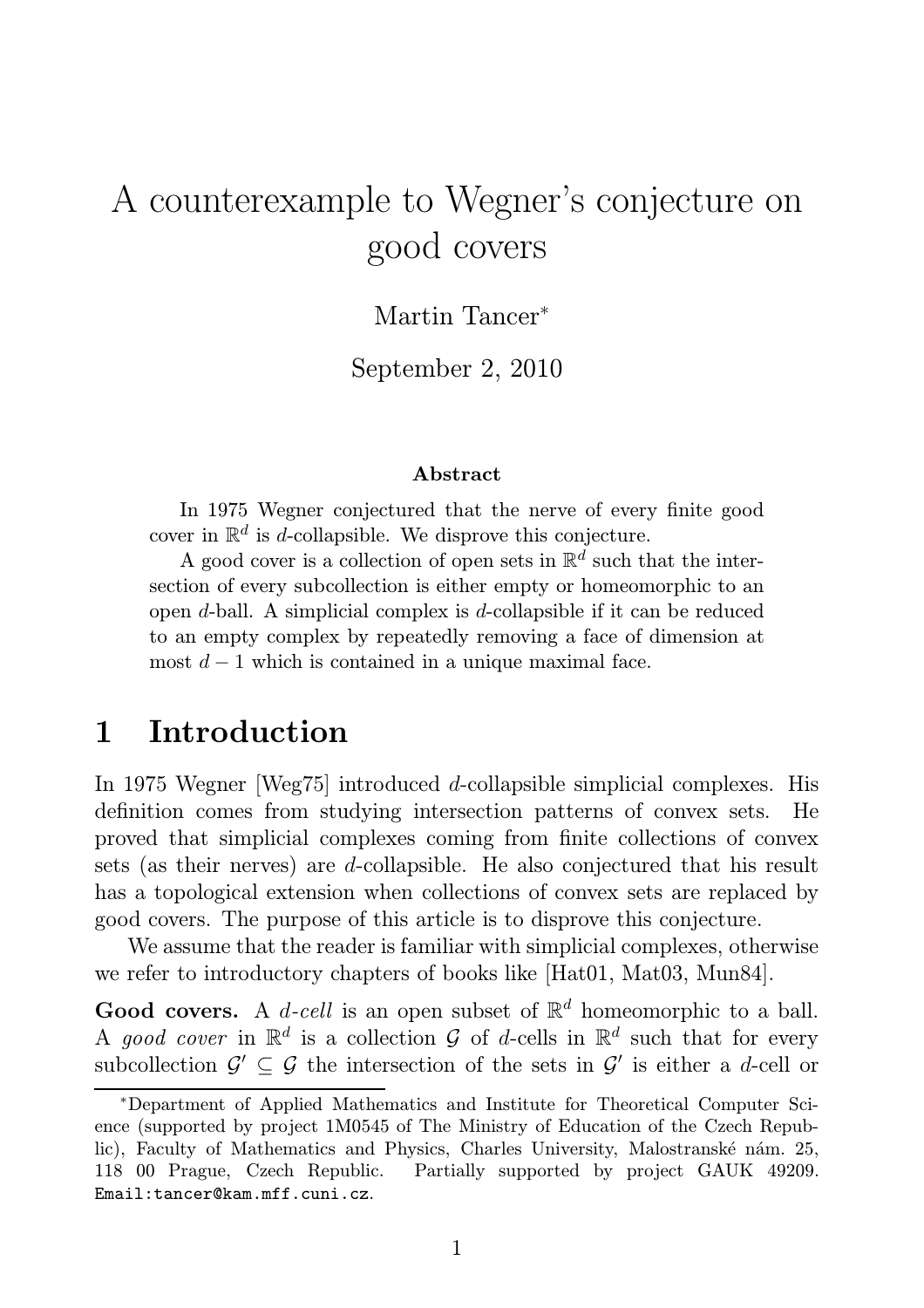empty.<sup>1</sup> We remark that a collection of open convex sets in  $\mathbb{R}^d$  always form a good cover.

d-representable complexes. A *nerve* of a collection  $\mathcal F$  of sets in  $\mathbb R^d$  is a simplicial complex whose vertices are the sets in  $\mathcal F$  and whose faces are collections of vertices with a nonempty intersection. A finite simplicial complex is convexly d-representable if it is isomorphic to a collection of convex sets in  $\mathbb{R}^d$ ; it is *topologically d-representable* if it is isomorphic to a good cover in  $\mathbb{R}^d$ . Standard notion appearing in the literature is *d-representable* instead of convexly d-representable. However, we add 'convexly' in order to clearly distinguish convex sets and good covers.

d-collapsible complexes. Let K be a simplicial complex. Assume that  $\sigma$ is a face of K of dimension at most  $d-1$  such that there is only one maximal face of K containing  $\sigma$ . Then we say that  $\sigma$  is d-collapsible and that the complex

$$
\mathbf{K}':=\mathbf{K}\setminus\{\eta\in\mathbf{K}:\sigma\subseteq\eta\}
$$

arises from K by an elementary d-collapse. A simplicial complex K is dcollapsible if it can be reduced to an empty complex by a sequence of elementary d-collapses.

Wegner [Weg75] proved that every convexly d-representable simplicial complex is d-collapsible. He also conjectured that his result has the following topological extension.

Conjecture 1.1 (Wegner, 1975). Every topologically d-representable simplicial complex is d-collapsible.

We disprove this conjecture for every  $d > 2$ . We start with constructing a simplicial complex L which is topologically 2-representable but not 2-collapsible. In higher dimensions we obtain a counterexample by using suspensions of the complex L.

**Theorem 1.2.** For every  $d > 2$  there is a simplicial complex which is topologically d-representable but not d-collapsible.

Additional background. Conjecture 1.1 is a natural question in the context of Helly-type theorems. For example the Helly theorem [Hel23] can be

<sup>1</sup>Different notions of a good cover appear in the literature. Sometimes the cells are assumed being compact instead of open. The intersection of  $\mathcal{G}'$  can be also assumed contractible instead of being a  $d$ -cell. For our purposes there is not a big difference while constructing a counterexample. It can be easily modified to fulfill the above mentioned conditions.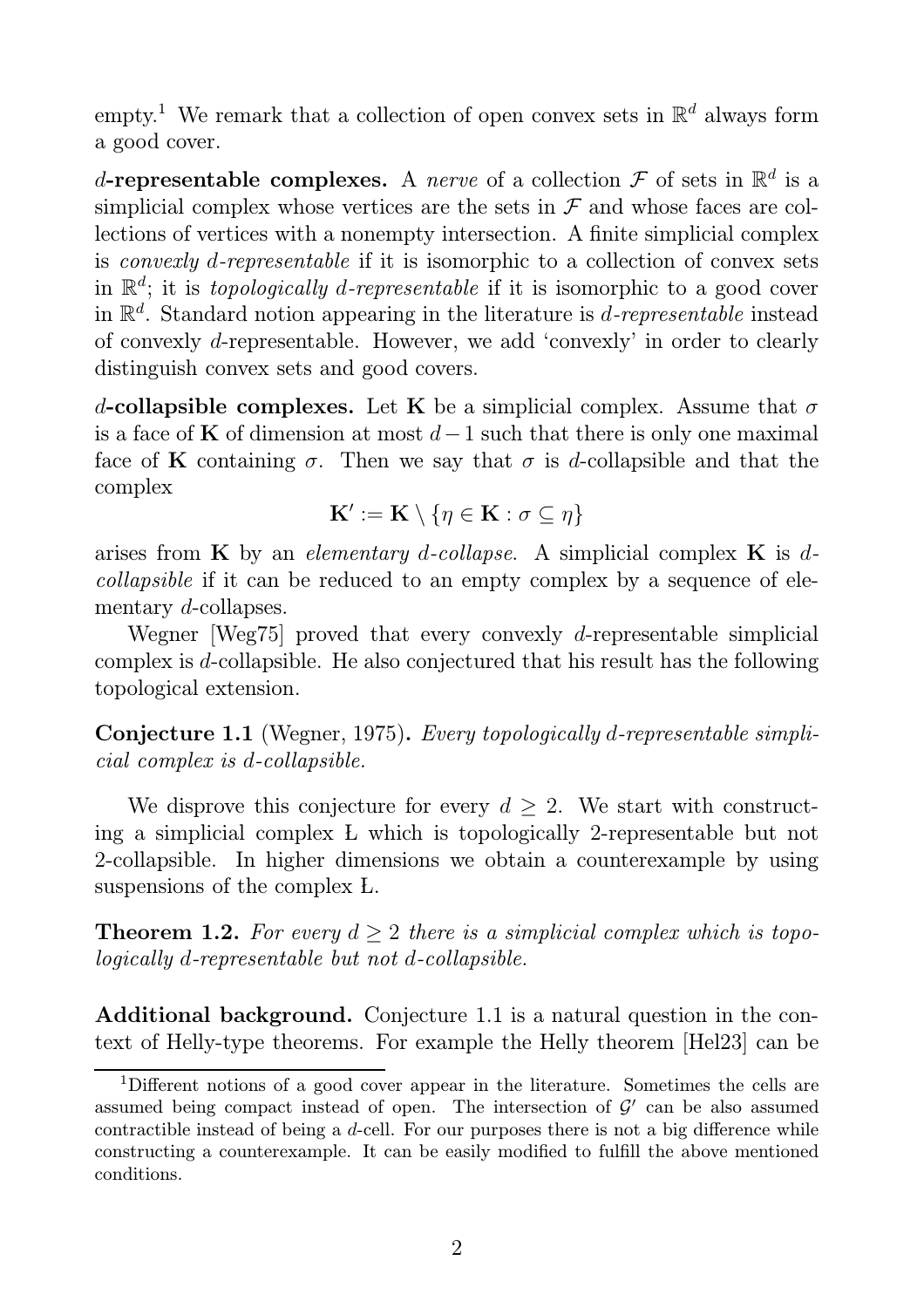formulated in such a way that a convexly d-representable simplicial complex containing all d-faces has to be already a full simplex. Once we know that convexly d-representable simplicial complexes are d-collapsible, it is a simple consideration to prove the Helly theorem<sup>2</sup>. In this case, the Helly theorem has a topological extension for topologically d-representable simplicial complexes [Hel30]. Many Helly type theorems have a similar topological extension; see, e.g., the introduction of [MT09] for more detailed list. However, the conclusion for d-collapsible complexes may be stronger than for topologically d-representable complexes, e.g., in [KM05]. Our counterexample thus shows that results for *d*-collapsible complexes cannot be generalized all at once for topologically d-representable complexes.

### 2 Planar case

We start this section with describing the complex L. Let  $A_1, A_2, A_3, B_1, B_2, B_3$ ,  $C_1, C_2, C_3, D, X_1, X_2, X_3, Y_1, Y_2, Y_3, Z_1, Z_2, Z_3$  be the (open) sets from the Figure 2. We also set  $\mathcal{A} := \{A_1, A_2, A_3\}, \mathcal{B} := \{B_1, B_2, B_3\}, \mathcal{C} := \{C_1, C_2, C_3\},\$  $\mathcal{D} := \{D\}, \mathcal{X} := \{X_1, X_2, X_3\}, \mathcal{Y} := \{Y_1, Y_2, Y_3\}, \text{ and } \mathcal{Z} := \{Z_1, Z_2, Z_3\}.$  Let L be the collection of all these sets, i.e.,  $\mathcal{L} := \mathcal{A} \cup \mathcal{B} \cup \mathcal{C} \cup \mathcal{D} \cup \mathcal{X} \cup \mathcal{Y} \cup \mathcal{Z}$ . Finally, L is the nerve of  $\mathcal{L}$ .

We will show that L is topologically 2-representable but not 2-collapsible.

#### 2.1 Topological representability

It is sufficient to show that  $\mathcal L$  is a good cover. This property can be handchecked; however, we offer an alternative approach.

First we realize that all sets of  $\mathcal{L}\setminus\mathcal{Z}$  are convex. Thus  $\mathcal{L}\setminus\mathcal{Z}$  is a good cover. It remains to check that adding sets of  $Z$  does not violate this property.

Let  $Z \in \mathcal{Z}$  and let  $\mathcal{L}^Z := \{ L \cap Z : L \in \mathcal{L} \}$ . We are done as soon as we show that  $\mathcal{L}^{Z_1}, \mathcal{L}^{Z_2}$ , and  $\mathcal{L}^{Z_3}$  are good covers.

Because of the symmetry we show it only for  $\mathcal{L}^{Z_1}$ . The sets of  $\mathcal{L}^{Z_1}$  can be transformed into convex sets by a homeomorphism of  $\mathbb{R}^2$ . See Figure 2.1. Thus they form a good cover.

### 2.2 Non-collapsibility by case analysis

Here we prove that L is not 2-collapsible by case analysis. We get a bit stronger results that will help us for higher dimensions. Disadvantage of this proof is that it does not give an explanation how is the complex constructed.

<sup>&</sup>lt;sup>2</sup>There is also a simple geometric proof of the Helly theorem, of course.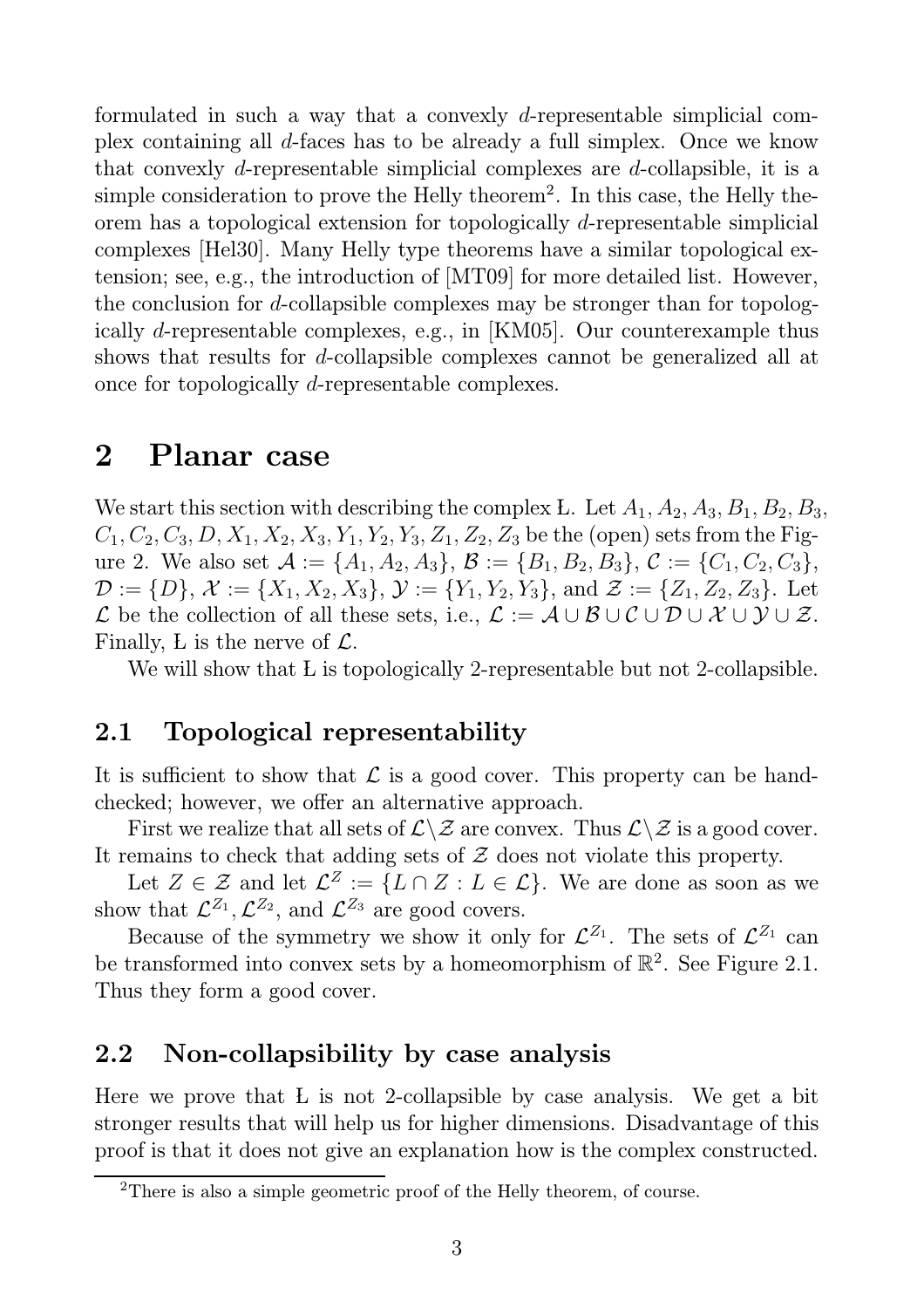

Figure 1: The sets  $A_1, \ldots, Z_3$ . We rather supply more detailed description of the sets if the picture is print only in black and white: The sets  $A_*$  are the ovals on the boundary;  $B_*$  are the small discs close to the boundary;  $C_*$  are the bread-shaped sets; D is the triangle in the center;  $X_*$  are the circles close to the center;  $Y_*$  are the bell-shaped sets; and  $Z_*$  are the boomerang-shaped sets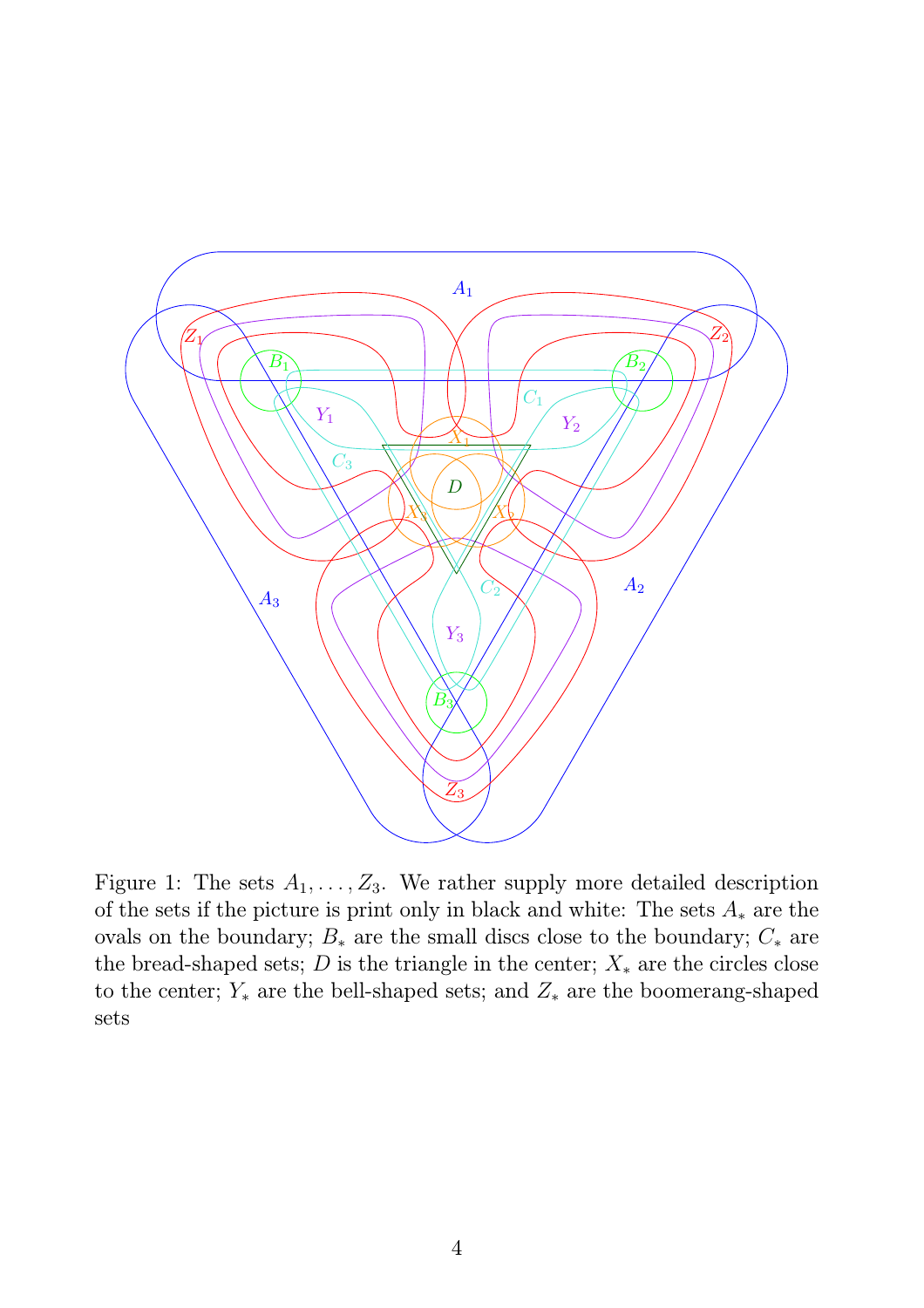

Figure 2: A transformation of  $\mathcal{L}^{Z_1}$ . Whatever is outside of  $Z_1$  can be ignored.

Therefore we supply an additional heuristic explanation in the next subsection, although it would need a bit more effort to turn that explanation into a proof.

For a simplicial complex  $\bf{K}$  we set

 $\gamma_0(\mathbf{K}) := \min\{d : \mathbf{K} \text{ has a } d\text{-collapsible face}\}.$ 

The fact that L is not 2-collapsible is implied by the following proposition.

#### Proposition 2.1.  $\gamma_0(L) = 3$ .

In order to prove the proposition we need a simple lemma.

**Lemma 2.2.** Let K be a simplicial complex and  $\sigma$  be a 1-face (edge) of it. Assume that u and v are vertices of **K** not belonging to  $\sigma$  such that  $\sigma \cup \{u\} \in \mathbf{K}, \sigma \cup \{v\} \in \mathbf{K}, \text{ but } \sigma \cup \{u, v\} \notin \mathbf{K}. \text{ Then } \sigma \text{ is not a 2-collapsible}$ face of  $\mathbf{K}$ .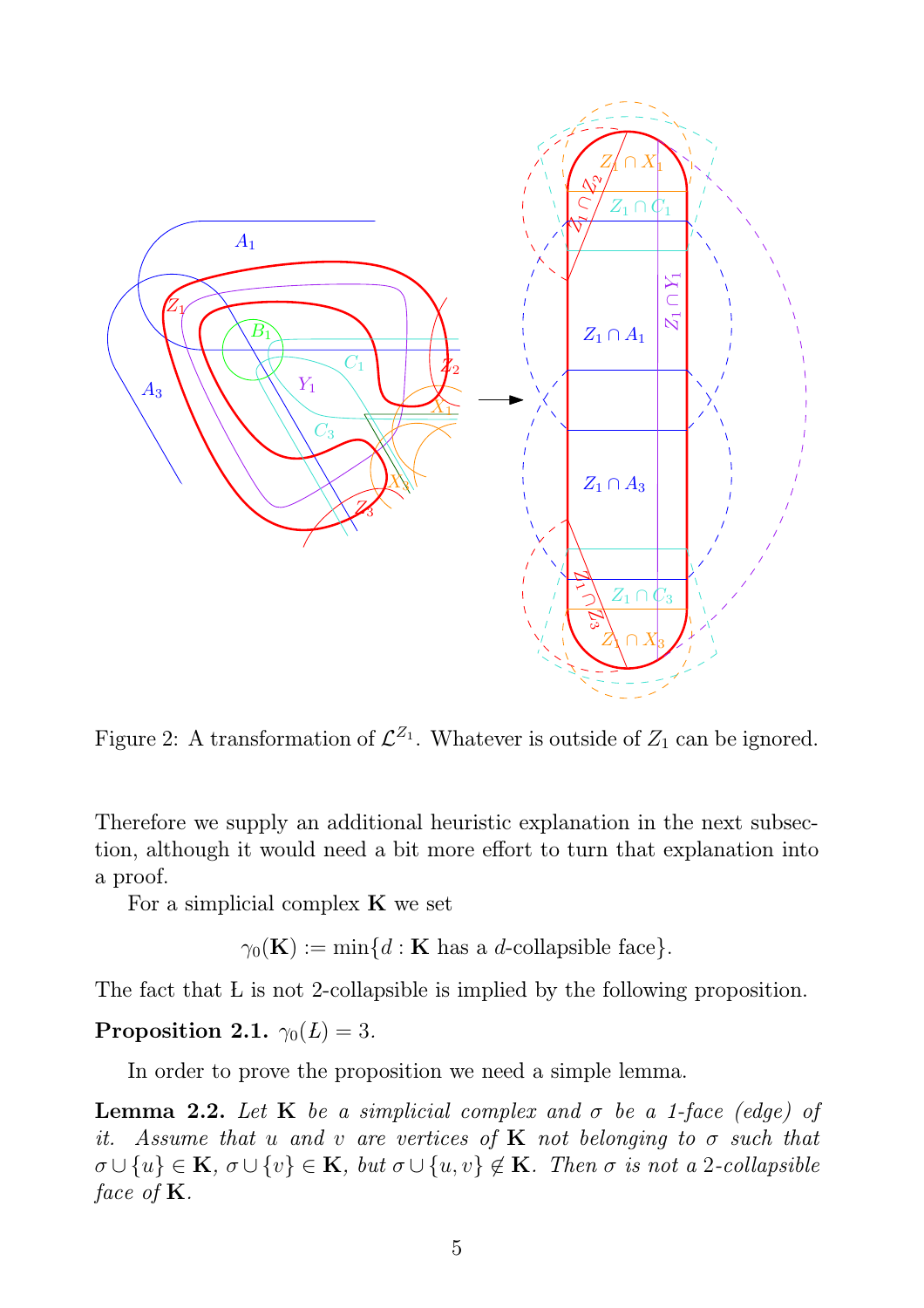*Proof.* If  $\tau$  is a unique maximal face of **K** containing  $\sigma$  then  $u, v \in \tau$  due to the conditions of the lemma. However,  $\sigma \cup \{u, v\} \notin \mathbf{K}$ .  $\Box$ 

*Proof of Proposition 2.1.* In the spirit of Lemma 2.2 for every 1-face  $\sigma \in L$ we find a couple of vertices  $u, v \in L$  such that  $\sigma \cup \{u\}, \sigma \cup \{v\} \in L$ , but  $\sigma \cup \{u, v\} \notin L$ . It is sufficient to check 1-faces since if a 0-face (vertex) w is 1-collapsible then any 1-face containing  $w$  is 1-collapsible as well. Moreover, it is sufficient to check only some 1-faces because of the symmetries of the complex. The rest of the proof is given by the following table.

| $\sigma$ $u, v$             |          | $\sigma$ and $u,v$          | $\sigma$ and $u, v$         |  |
|-----------------------------|----------|-----------------------------|-----------------------------|--|
| ${A_1, A_2}$ $B_2, Z_2$     |          | ${A_1, B_1} \quad C_1, A_3$ | ${A_1, C_1}$ $B_1, B_2$     |  |
| ${A_1, Y_1}$ $B_1, Z_1$     |          | $\{A_1, Z_1\}$ $C_1, A_3$   | ${B_1, C_1}$ $A_1, C_3$     |  |
| ${B_1, Y_1} \quad C_1, A_3$ |          | $\{C_1, C_2\}$ $B_2, D$     | $\{C_1, D\}$ $C_2, C_3$     |  |
| ${C_1, X_1} \quad Y_1, Y_2$ |          | $\{C_1, Y_1\}$ $B_1, Z_1$   | ${C_1, Z_1}$ $Y_1, Z_2$     |  |
| ${D, X_1}$ $Y_1, Y_2$       |          | $\{D, Y_1\}$ $C_1, X_3$     | ${X_1, X_2} \quad Y_2, X_3$ |  |
| $\{X_1, Y_1\}$              | $D, Z_1$ | $\{X_1, Z_1\}$ $Y_1, Z_2$   | $\{Y_1, Z_1\}$ $C_1, A_3$   |  |
| ${Z_1, Z_2}$ $A_1, X_1$     |          |                             |                             |  |

 $\Box$ 

#### 2.3 Sketch of non-collapsibility

The purpose of this subsection is to give a rough idea why the complex L should not be 2-collapsible. This description could be useful, for instance, for generalizations. However, the reader can easily skip this part. The author still prefer to include this discussion in order to explain how the complex is built up.

Let us split the collection  $\mathcal L$  into two parts  $\mathcal L^+ := \mathcal A \cup \mathcal B \cup \mathcal C \cup \mathcal D$  and  $\mathcal{L}^- := \mathcal{X} \cup \mathcal{Y} \cup \mathcal{Z}$ . The nerve of  $\mathcal{L}^+$ , resp.  $\mathcal{L}^-$ , is denoted by  $L^+$ , resp.  $L^-$ . Both  $L^+$  and  $L^-$  are triangulations of a disc with only three boundary edges  $\{A_1, A_2\}, \{A_1, A_3\}, \text{ and } \{A_2, A_3\}; \text{ resp. } \{Z_1, Z_2\}, \{Z_1, Z_3\}, \text{ and } \{Z_2, Z_3\};$ see Figure 2.3. Only these boundary faces are 2-collapsible faces of  $L^+$ , resp.  $L^{-}$ .

By suitable overlapping of  $\mathcal{L}^+$  and  $\mathcal{L}^-$  (i.e., obtaining  $\mathcal{L}$ ) we get that also the above mentioned boundary faces are not 2-collapsible anymore (in whole L). For instance  $Z_1 \cap Z_2$  intersects  $A_1$  (in addition to  $X_1$  already in  $\mathcal{L}^-$ ); however,  $A_1$  and  $X_1$  are disjoint. Thus  $\{Z_1, Z_2\}$  is not a 2-collapsible face of L.

It remains to check that merging  $\mathcal{L}^+$  and  $\mathcal{L}^-$  does not introduce any new problems. It is, in fact, checked in a detail in the previous section. We just mention that there is no problem with 1-faces which already appear in  $L^+$ 

6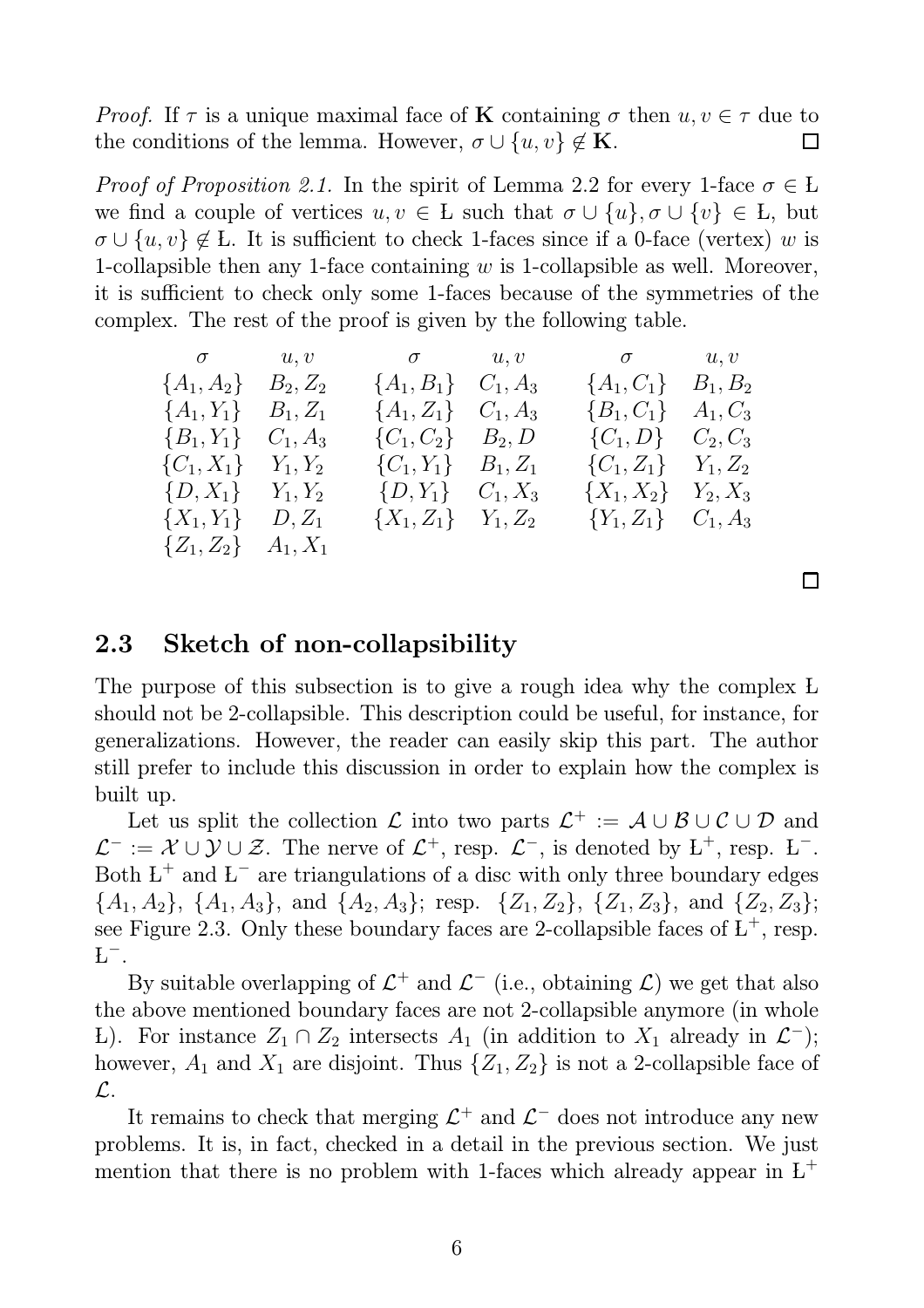

Figure 3: The complexes  $L^+$  and  $L^-$ .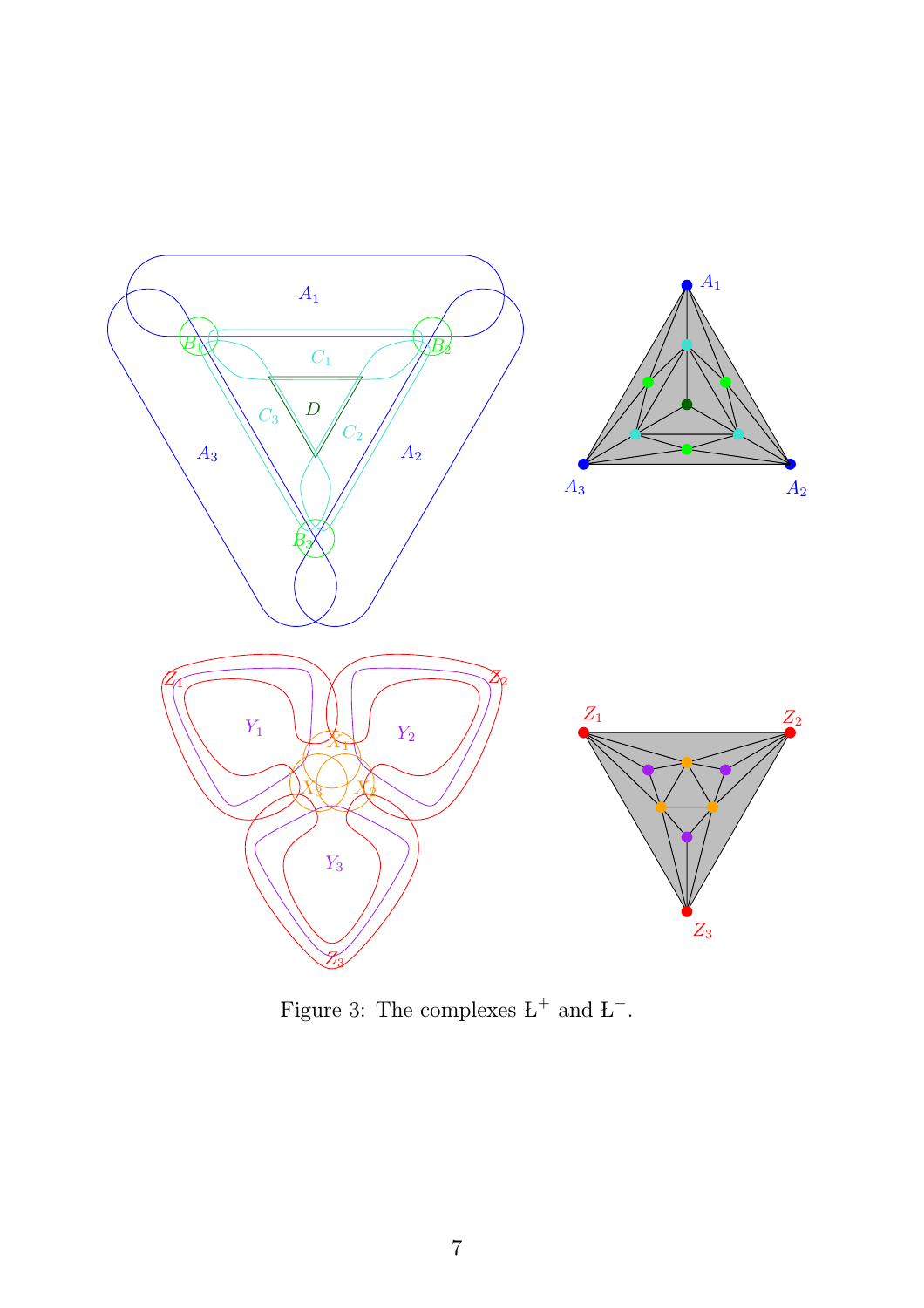or L<sup>−</sup> . However; new 1-faces are introduced when one vertex comes from  $L^+$  and the second one from  $L^-$ . For another triangulations these newly introduced faces can be 2-collapsible.<sup>3</sup>

### 3 Higher dimensions

Joins of simplicial complexes will help us to generalize the counterexample to higher dimensions. Let  $K$  and  $K'$  be simplicial complexes with the vertex sets  $V(K)$  and  $V(K')$ . Their join is a simplicial complex  $K \times K'$  whose vertex set is the disjoint union  $V(K) \sqcup V(K')$ ;<sup>4</sup> and whose set of faces is  $\{\alpha \sqcup \beta : \alpha \in \mathbf{K}, \beta \in \mathbf{K}'\}.$ 

We need the following two lemmas.

**Lemma 3.1** ( $[MT09, Lemma 4.2]$ ). For every two simplicial complexes  $K$ ,  $\mathbf{K}'$  we have  $\gamma_0(\mathbf{K} \star \mathbf{K}') = \gamma_0(\mathbf{K}) + \gamma_0(\mathbf{K}')$ .

Lemma 3.2. Let K be a convexly/topologically d-representable complex and  ${\bf K}'$  be a convexly/topologically d'-representable complex. Then  ${\bf K}\star{\bf K}'$  is a  $convexly/topologically (d + d')-representable complex.$ 

*Proof.* Let F be a collection of convex sets/good cover in  $\mathbb{R}^d$  such that K is isomorphic to the nerve of F. Similarly  $\overline{\mathcal{F}}'$  is a suitable collection in  $\mathbb{R}^{d'}$ such that  $\mathbf{K}'$  is isomorphic to the nerve of  $\mathcal{F}'$ .

Let us set

$$
\mathcal{F} \star \mathcal{F}' := \{ F \times \mathbb{R}^{d'} : F \in \mathcal{F} \} \cup \{ \mathbb{R}^d \times F' : F' \in \mathcal{F}' \}.
$$

Then it is easy to check that  $\mathbf{K} \star \mathbf{K}'$  is isomorphic to the nerve of  $\mathcal{F} \star \mathcal{F}'$ . Moreover  $\mathcal{F} \star \mathcal{F}'$  is a collection of convex sets/good cover in  $\mathbb{R}^{d+d'}$ .  $\Box$ 

Now we can finish the proof of our main result.

*Proof of Theorem 1.2.* Let  $T$  be the simplicial complex consisting of two isolated points. The complex T is topologically 1-representable and  $\gamma_0(T)$  = 1. Let us set

$$
\mathbf{J} = \mathbf{L} \star \underbrace{\mathbf{T} \star \cdots \star \mathbf{T}}_{d-2}.
$$

<sup>&</sup>lt;sup>3</sup>It would be perhaps possible to show that the complex is not 2-collapsible even if the newly introduced faces were 2-collapsible. Listing all 1-faces in the previous subsection seems, however, more convenient for the current purpose.

<sup>&</sup>lt;sup>4</sup>If A and B are sets with  $A \cap B \neq \emptyset$  then their disjoint union can be defined as  $A \sqcup B := A \times \{1\} \cup B \times \{2\}.$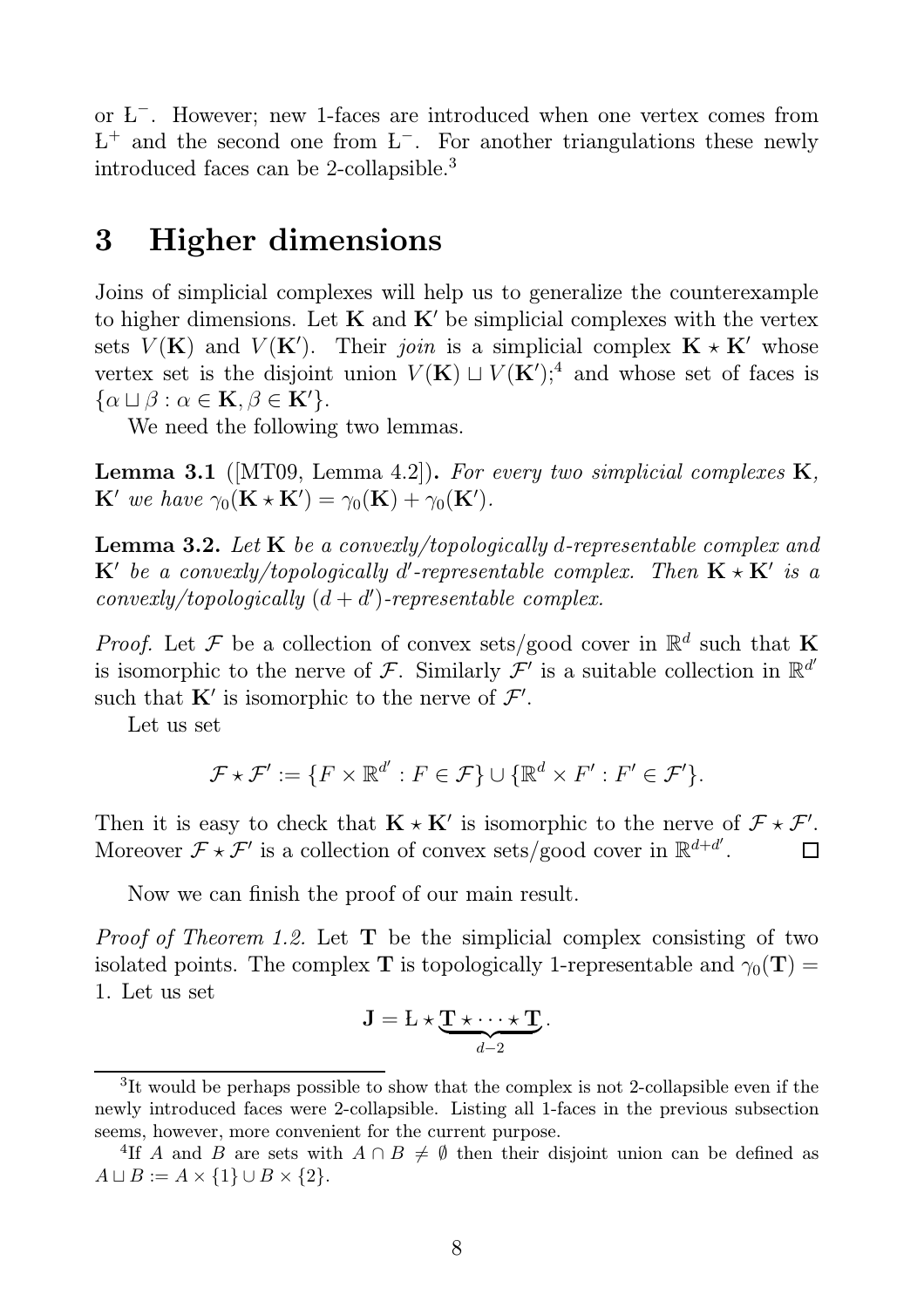In topology, the complex **J** would be called  $(d-2)$ -tuple *suspension* of L. Then  $\gamma_0(\mathbf{J}) = d + 1$  due to Proposition 2.1 and Lemma 3.1. On the other hand, **J** is topologically *d*-representable due to Lemma 3.2.  $\Box$ 

### 4 Conclusion

In the spirit of Helly-type theorems we could ask whether there is at least some weaker bound for collapsibility of topologically d-representable complexes.

Question 4.1. For which  $d \geq 2$  there is a  $d' \in \mathbb{N}$  (as least as possible) such that every topologically d-representable complex is d-collapsible?

Using joins of multiple copies of L (instead of suspensions of L) we obtain the following bound.

**Proposition 4.2.** For every  $d \geq 2$  there is a simplicial complex which is topologically 2d-representable but not  $(3d - 1)$ -collapsible.

 $\Box$ 

*Proof.* Consider the complex  $\underbrace{L \star \cdots \star L}_{d}$ .

If there is a wider gap among these notions it will also reflect at the gap between d-representable and d-Leray complexes obtained (with a similar method) by Matoušek and the author [MT09].

## Acknowledgement

I would like to thank Xavier Goaoc and Jiří Matoušek for fruitful discussions on this topic.

### References

- [Hat01] A. Hatcher. Algebraic Topology. Cambridge University Press, Cambridge, 2001.
- [Hel23] E. Helly. Über mengen konvexer Körper mit gemeinschaftlichen Punkten. Jahresber. Deustch. Math.-Verein., 32:175–176, 1923.
- [Hel30] E. Helly. Über Systeme von abgeschlossenen Mengen mit gemeinschaftlichen Punkten. Monaths. Math. und Physik, 37:281–302, 1930.